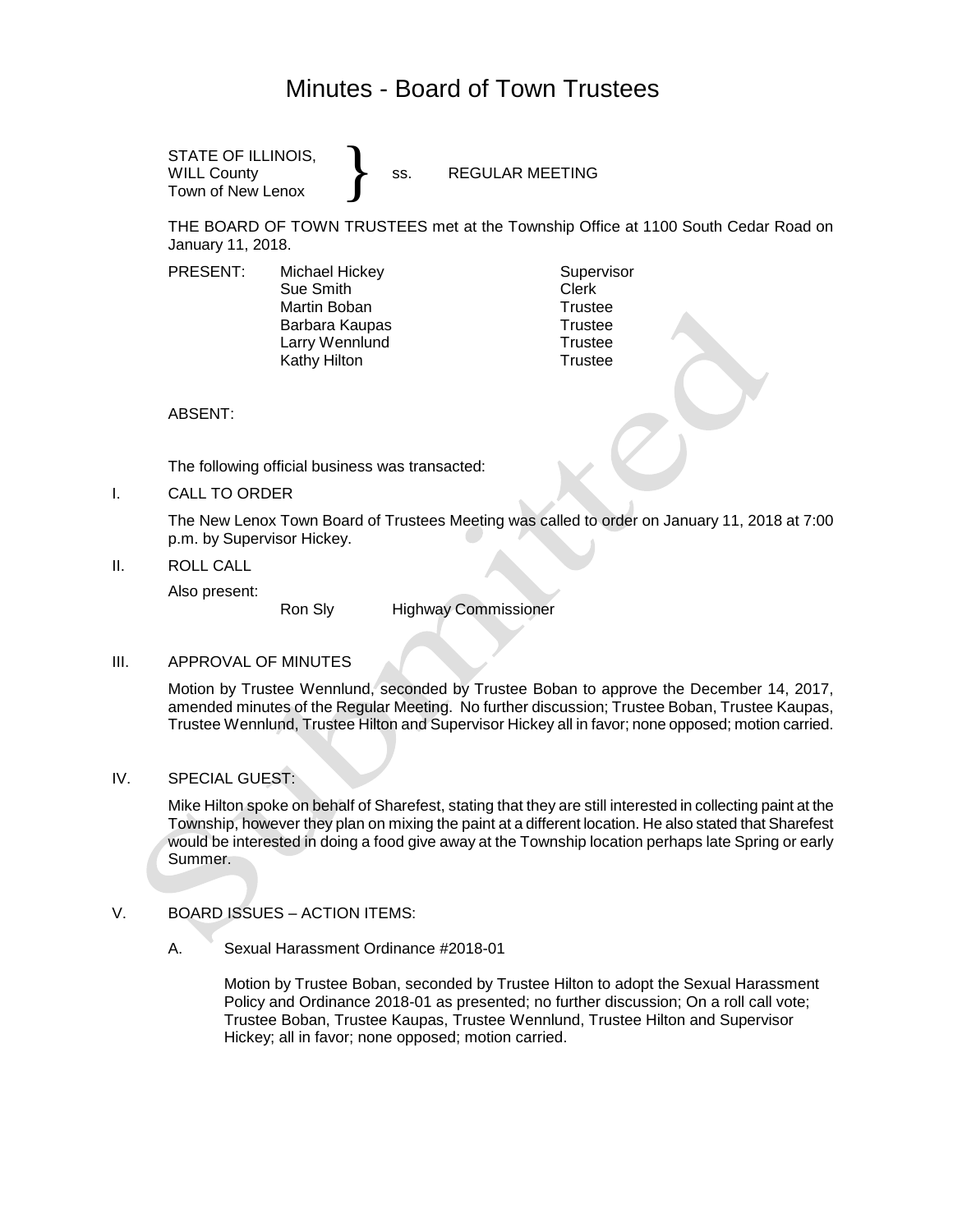Minutes - Board of Town Trustees

January 11, 2018 Regular Meeting - Page 2

# VI. REPORTS FROM TOWNSHIP OFFICIALS

- A. Supervisory Hickey
	- 1. Currently working on the Budget.
- B. Township Officials Reports
	- 1. Trustee Boban reported -The electronic collection continues to go well, he was reported that the Township has collected just over 350,000 pounds of electronics in 2017. Shared that Joliet is considering an electronic collection program however with polling of our users we shouldn't be impacted; ours is centrally located for our users. Trustee Boban continues to work on; as recommended by Township Officials of Illinois a comprehensive guide to ensuring a safe work environment which will help reduce overall cost. Concluded his report stating the Annual Recycle Day is in the early stages of planning.
	- 2. Trustee Kaupas reported -There would not be Triad meeting for January it's too cold and participation would be low due to the weather. Trustee Kaupas also reported the Food Pantry is servicing around 300 families per month.
	- 3. Trustee Wennlund reported He has agreed to assist Trustee Boban on the safe work environment handbook. Trustee Wennlund also reminded everyone that the Spring newsletter articles should be submitted by the Februarys meeting, so he can compile it for publication. Concluded his report the cemeteries are doing fine.
	- 4. Trustee Hilton reported -That she has provided Supervisor Hickey and with a preliminary Transportation policy for his review and is looking for feedback, after the supervisor and staff has had time to review it and recommend any changes then she will submit it to Attorney Wennlund for review. Trustee Hilton also stated that rides were down just a little bit in December.
- C. Clerk Smith -Thanked Linda Stellwagen for filling in for her during her absence at the December meeting. Clerk Smith reported that she received an Ordinance from the Highway Commissioner pertaining to parking at Cherry Creek Road and Cherry Creek Court.
- D. Highway Commissioner Sly reported things are very busy this month with the cold weather. He also attended a meeting concerning EPA issue about storm water shed, they are required to participate originally the cost was a large amount and he is happy to report that they have lowered the cost making it feasible.

VII. REPORT FROM ATTORNEY Absent

# VIII. APPROVAL OF BILLS

Motion by Trustee Wennlund, seconded by Trustee Kaupas, to accept and pay all bills and late bills as presented. No further discussion; on a roll call; Trustee Boban, Trustee Kaupas, Trustee Hilton, Trustee Wennlund, and Supervisor Hickey in favor; none opposed; motion carried.

# X. OTHER BUSINESS

None